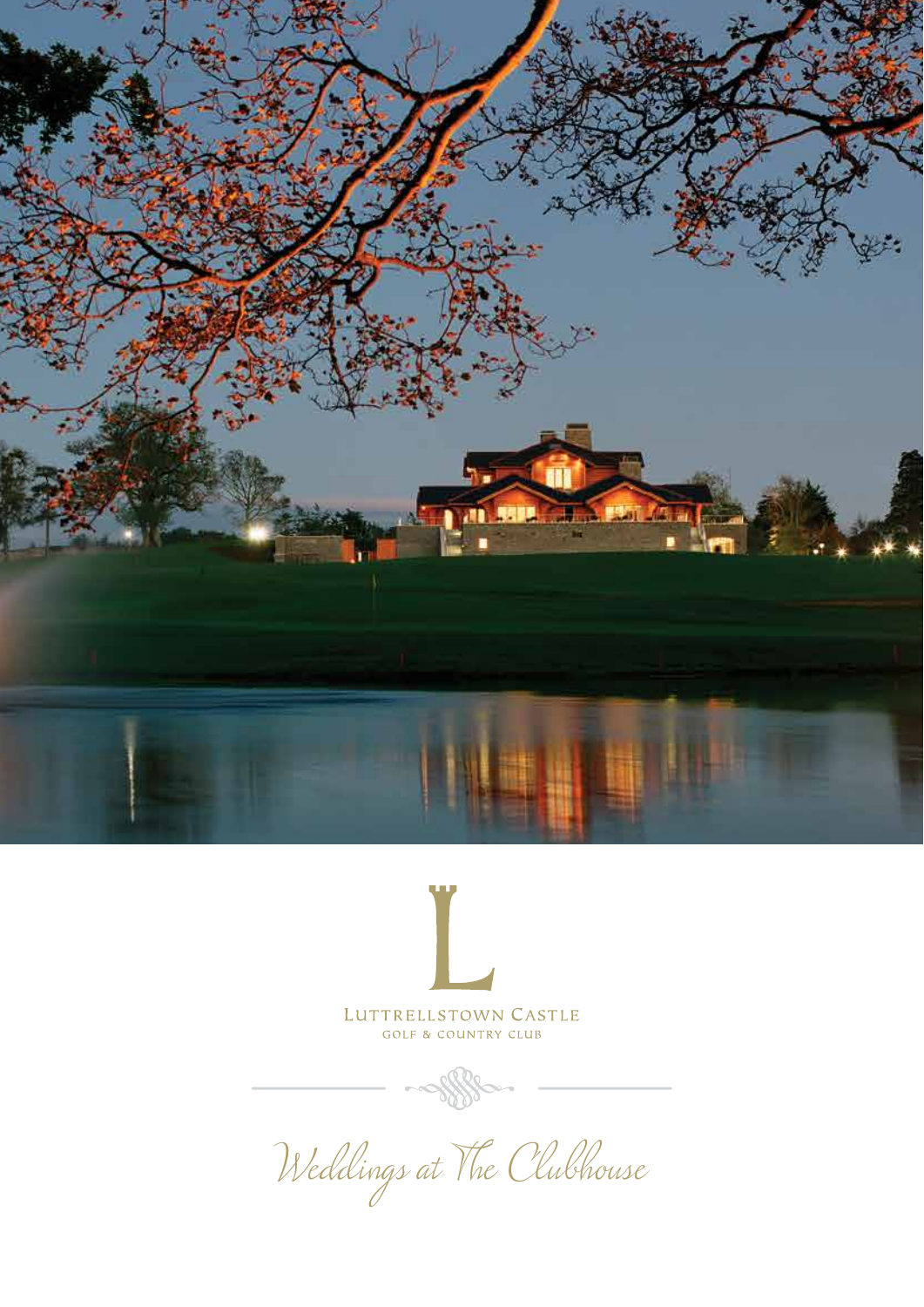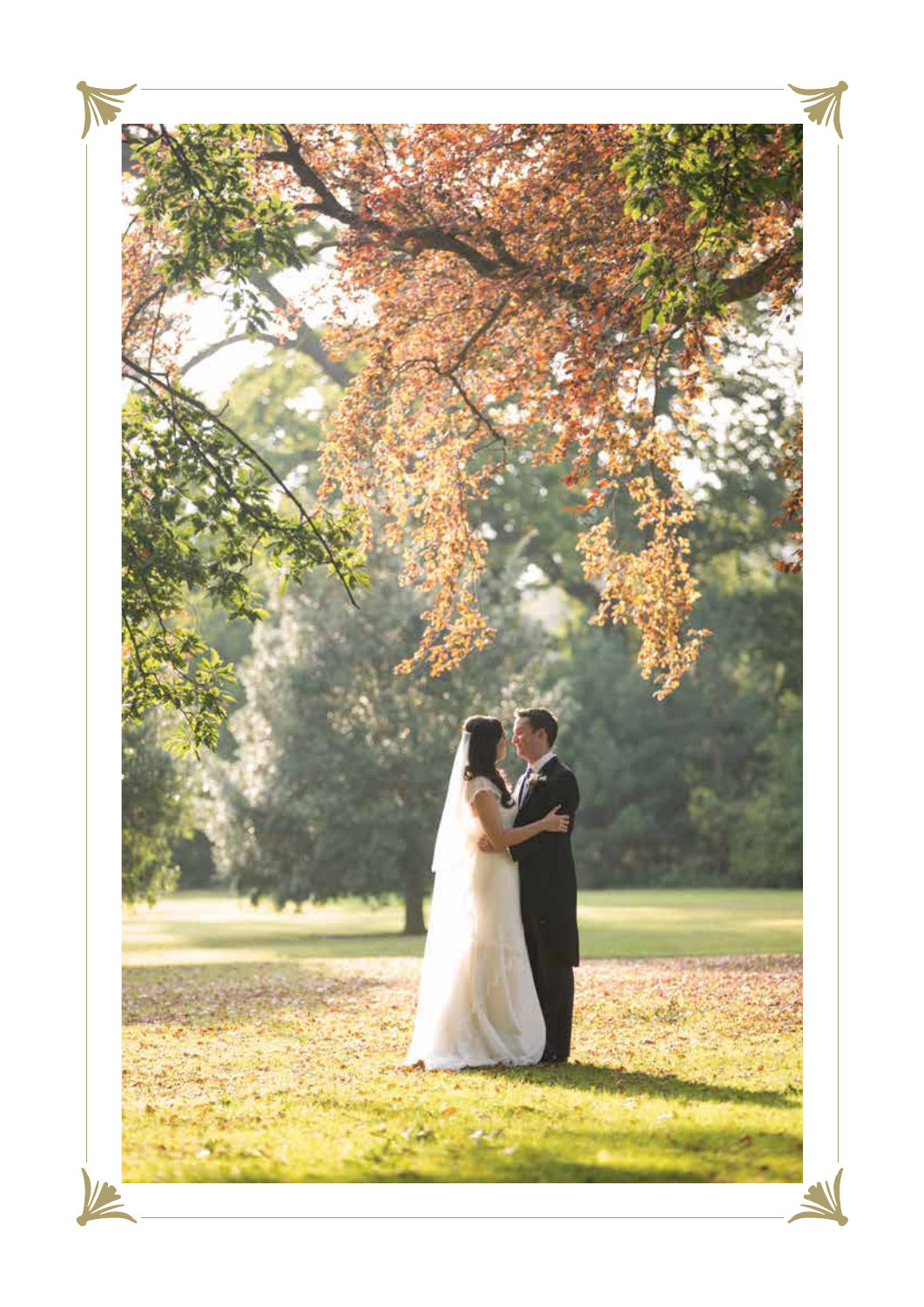

wedding of your dreams.

In keeping with the prestige and old world charm of the Luttrellstown Estate, The Clubhouse has been designed in the style of a Swiss Alpine chalet, with

#### wedding elements

- <sup>f</sup> Pre wedding consultation with your personal wedding co-ordinator
- $\bullet$  Arrival reception in The Club Lounge
- $\bullet$  Red carpet and sparkling wine arrival for bride and groom
- **W** Elegant candelabra centrepiece
- $\bullet$  Cake stand and knife
- $\mathbb W$  Personalised menu and table plan
- $\bullet$  Audio equipment for speeches
- Luttrellstown golf course and lakes as a backdrop for your wedding photography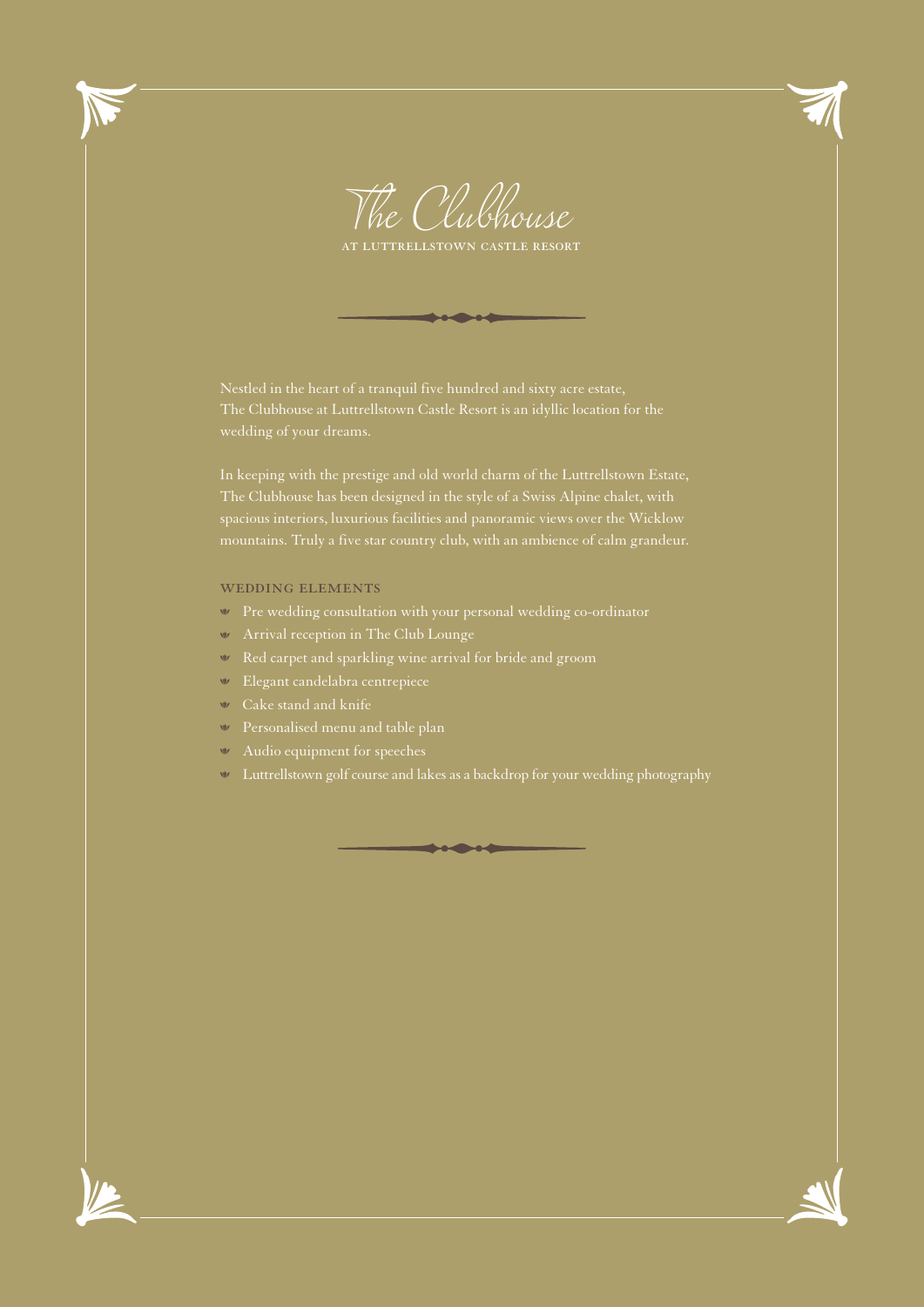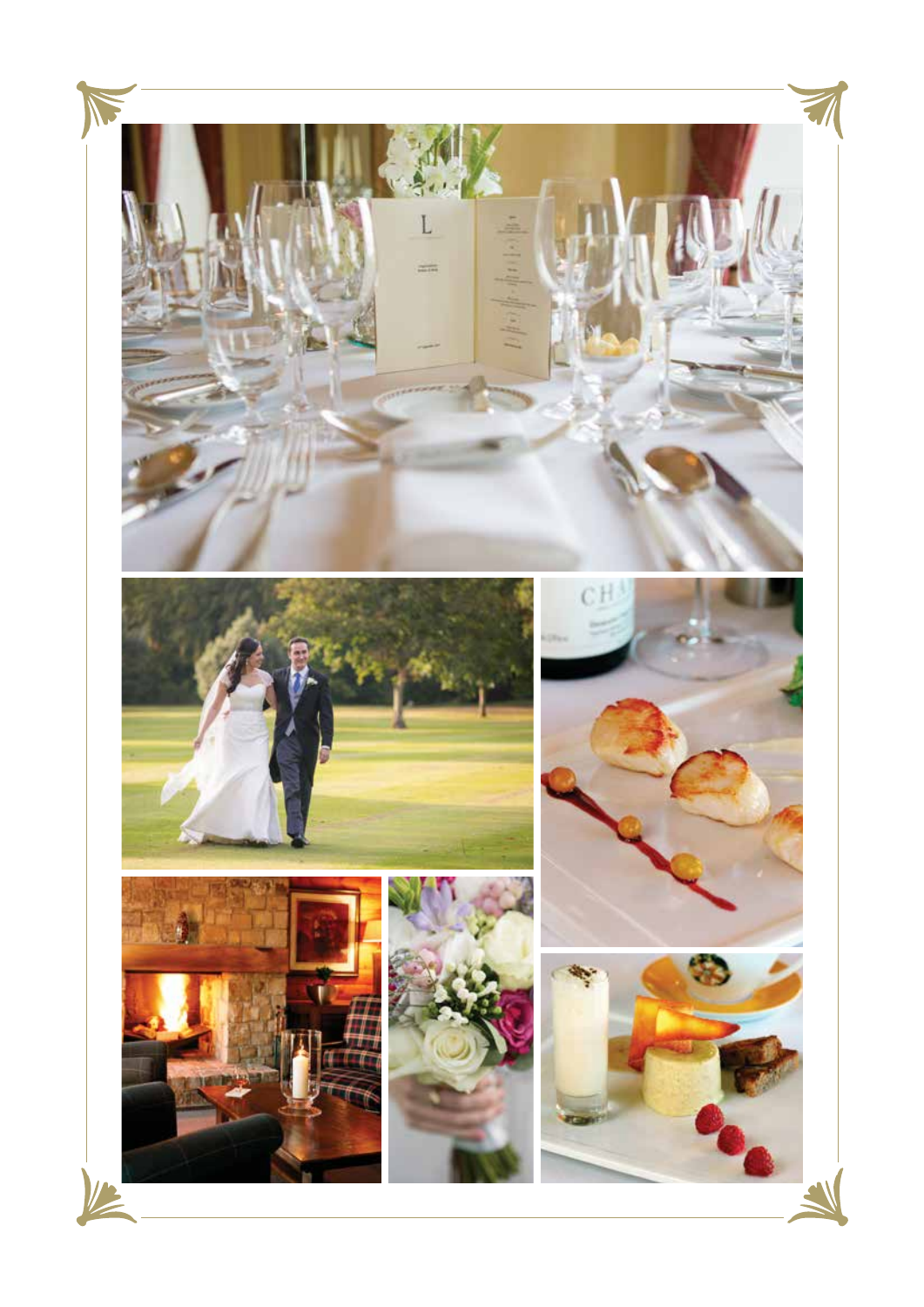

 $\sqrt{65.00}$ 

- $\bullet$  Arrival reception of tea, coffee and home made biscuits
- Five course set menu which includes an appetiser, soup or sorbet,
- <sup>f</sup> Half bottle of house wine per person
- $\bullet$  Evening snacks your choice of two from the evening food selection

From our menu, choose one appetiser, a soup or sorbet, a main course, and a dessert.

*The Laurel*

 $\sim \epsilon 70.00$ 

- <sup>f</sup> Arrival reception of sparkling wine, tea, coffee and home made biscuits
- $\bullet$  Selection of two hot and two cold canapés
- $\blacktriangleright$  Five course set menu which includes an appetiser, soup or sorbet,
- <sup>f</sup> Half bottle of house wine per person
- $\bullet$  Evening snacks your choice of two from the evening food selection

From our menu, choose four canapés, one appetiser, a soup or sorbet, the evening snacks.

*Our Head Chef is delighted to assist you with your menu choices.*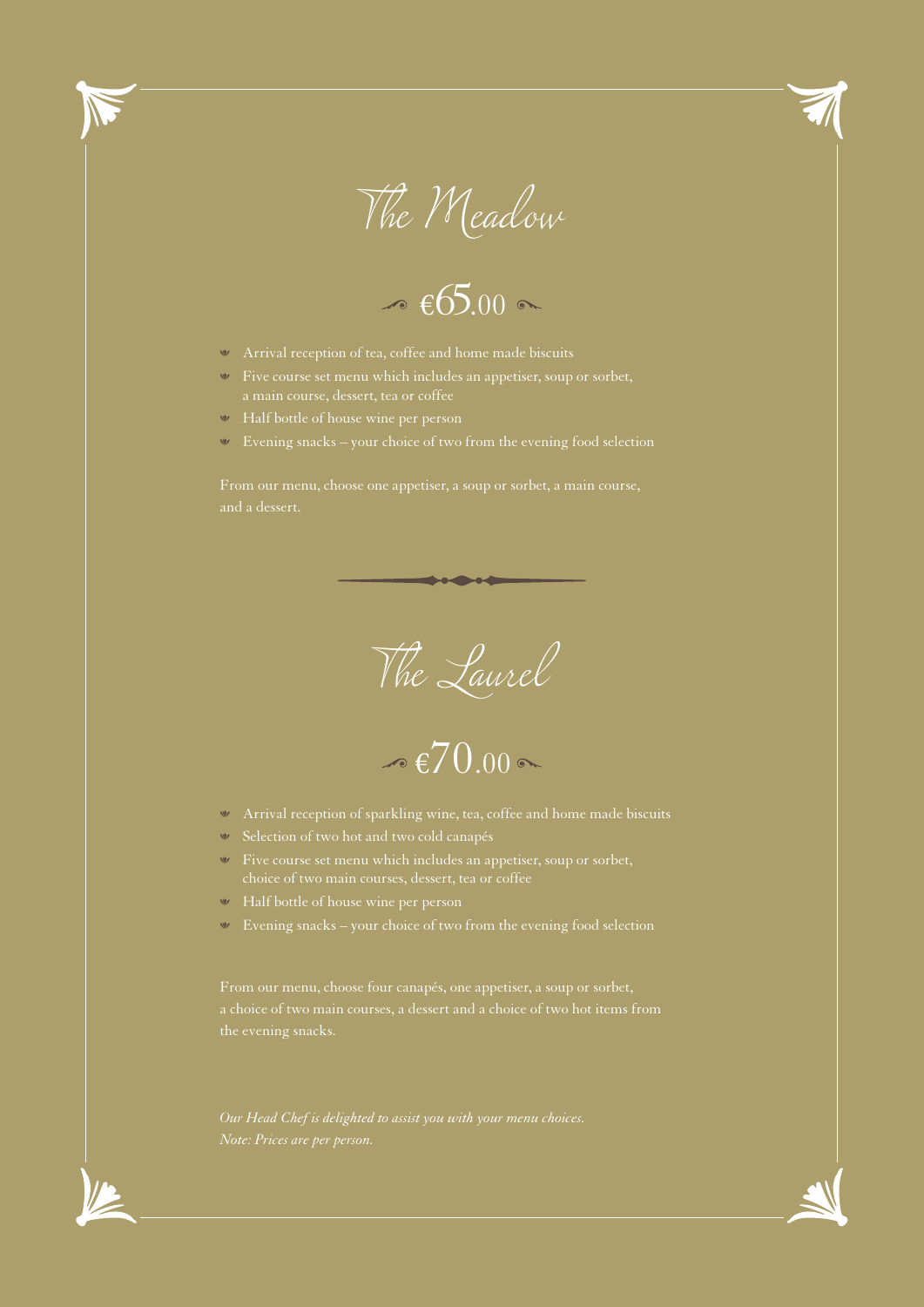*Menu*

#### appetiser

Caesar Salad, Baby Gem, Parmesan Shavings, Bacon Lardons, Thyme Croutons Oak Smoked Salmon, Cucumber Ribbons, Saffron Aioli, Lemon and Parsley Duck Spring Roll, Plum Chutney, Bok Choy, Noodles Lime and Mint Yogurt Pulled Pork Croquette, Apple and Celery Slaw, Whole Grain Mustard Mousseline Warm Goats Cheese and Red Onion Tart, Frisee Salad, Basil Pesto Pan Seared Fish Cakes, Wasabi Aioli, Coriander, Mango and Chili Jam Warm Chicken Salad, Balsamic Vinegar, Sundried Tomatoes, Provençal Vegetables

#### soup

*(Choose either a soup or a sorbet course)* 

Leek and Potato, Chive Crème Fraîche Wild Mushroom, Truffle Oil Roasted Red Pepper and Tomato, Basil Pesto Carrot and Ginger Sweet Potato and Coriander Cream Of Vegetable Soup Celeriac and Black Truffle Roast Pumpkin and Thyme

#### **SORBET**

Wild Berry Lemon Blood Orange Raspberry

#### main course

Prime Sirloin Steak, Celeriac Purée, Red Onion Marmalade, Slow Roast Tomato, Red Wine Jus Rib Eye Steak, Cream Whipped Potato, Sautée Onions and Mushrooms, Green Peppercorn Sauce Supreme Of Chicken, Bacon Mash Potato, Asparagus Spears, Butternut Squash, Thyme Jus Maple Glazed Pork Belly, Glazed Baby Leek, Carrot Purée, Gratin Potato Lamb Shank, Honey and Thyme Roasted Root Vegetables, Lamb Jus Fillet Of Cod, Sauté Potato, Roast Red Pepper Dressing, Confit Cherry Tomato, Warm Lemon Marinated Courgette Fillet Of Salmon, Dauphinoise Potato, Wilted Greens, Citrus Beurre Blanc

## **DESSERT**

Toffee Apple Pudding, Biscuit Crunch, Caramel Sauce, Apple Compote Lemon Tart, Raspberry Sorbet, Poached Raspberries Warm Chocolate Brownie, Cookie Ice Cream, Chocolate Sauce Plum and Almond Tart, Blueberry and Plum Compote, Chantilly Cream White Chocolate Cheesecake, Baileys Anglaise, Fresh Strawberries

# FRESHLY BREWED TEA OR COFFEE

petit fours